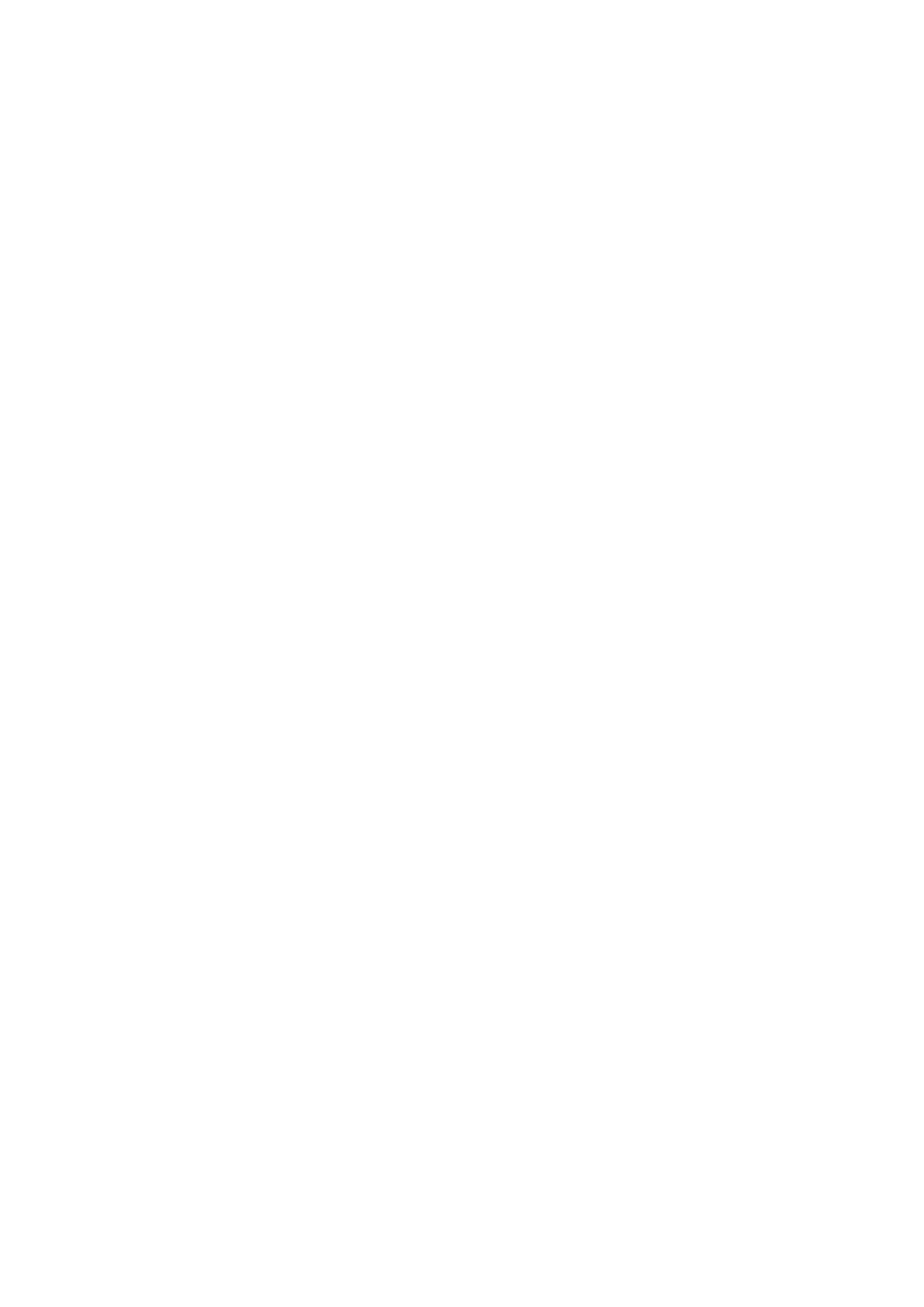fraying. Repaired. Scales: "Scale of One Mile irish; Scale of Two Nautic miles". Dimensions: 36.5 x 42.5 cm (a small section of this map protrudes beyond the neatline on the x axis by 3 cm).

## **3.1.10 Ewart 3.1 1836**

1836 *Dublin*. W.B. Clarke and E. Turrell. Published by the Society for the Diffusion of Useful Knowledge. Baldwin & Cradock, London. Coloured. Scale:  $2\frac{1}{8}$  inches to 0.5 English miles;  $2\frac{7}{16}$  inches to 0.5 Irish miles; approximately 1 inch to 375 metres; approximately 1 inch to 350 feet. Dimensions: 29.2 x 38.8 cm (a small section of this map protrudes beyond the neatline on the x axis by 1.6 cm and on the y axis by 0.7 cm).

## **3.1.11 Ewart 3.1 1890**

c. 1890 *Island of Tory, Co. Donegal*. M. Ward & Co., Belfast. Repaired. Scale: approximately 3 inches to 1 mile on a "Scale of Miles"; approximately 1 inch to 1 furlong; approximately 2 ¼ inches to 4000 feet. Dimensions: 15.2 x 20.6 cm.

# 3.2 Maps of Individual Places in Ireland Part 2

**5 individual maps and 3 duplicates including maps by John Thomas and John Roque.**

## **3.2.1 Ewart 3.2 1593**

[1863] *A Representation of the Siege of Enniskillen Castle in February, 1593*. John Thomas. Facsimile of the original in British Library (Augustus I.ii.39). Major A. C. Cooke, Top.<sup>1</sup> Dep.<sup>1</sup> War Office, London. Scale: approximately 1 inch to 35 on a "Scale for Pases". Dimensions: 43 x 56 cm.

## **3.2.2 Ewart 3.2 1657**

09/10/1873 *The Barony of Belfast, County of Antrim: From the Down Survey About 1657*. Marcus Ward & Co. Damaged via fraying. Repaired. Coloured in outline. Includes 3 black and white duplicates. The duplicates are damaged via tearing, with some repairs made. Scale: 320 perches to 1 inch.<sup>1</sup> Dimensions: 40 x 61 cm.

## **3.2.3 Ewart 3.2 1700**

1700 *Chart of Kinsale Harbour*. C. Price. Repaired. Partly tinted. Scale: approximately 1 inch to 0.25 English miles. Dimensions: 44.2 x 56.2 cm.

# **3.2.4 Ewart 3.2 1756**

**.** 

1756 *An Exact Survey of the City and Suburbs of Dublin*. Facsimile, 4 sheets. John Rocque. Harry Margary, Kent, 1977. Scale: approximately 1 inch to 220 on a scale of "British Feet";

<sup>&</sup>lt;sup>1</sup> A perch is a cartographical unit of measurement referring to the rod used by the surveyor. A standard perch has a length of 5 ½ yards. However, the perch used during the plantation of Ireland was 7 yards in length. As this map was from the Down Survey, the scale referred to is most likely the latter.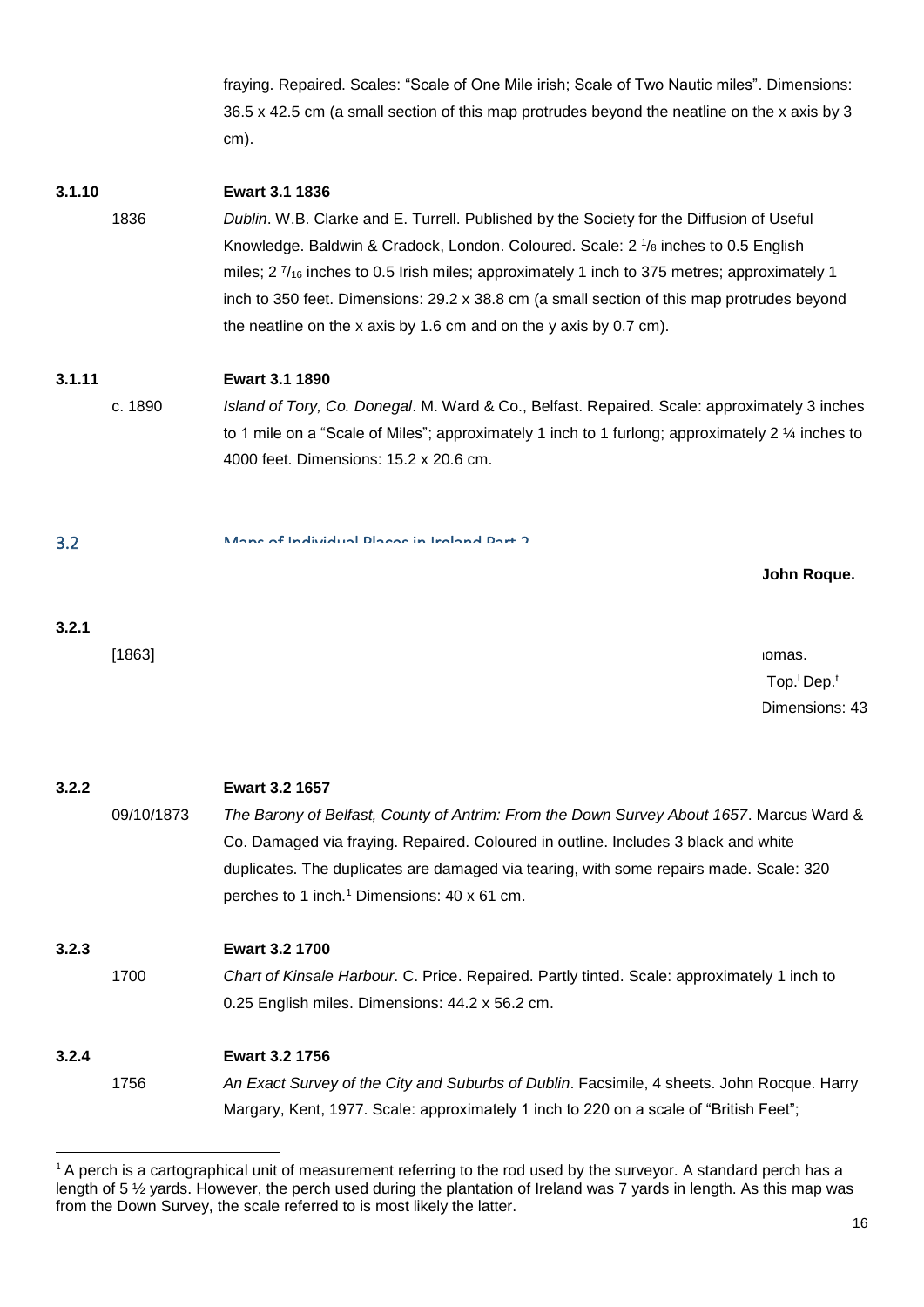approximately 1 inch to 10 on a scale of "Irish Perches"; approximately 1 inch to 14 on a scale of "English Perches"; approximately 1 inch to 35 on a scale of "Toises"– scale given in French. Dimensions: Sheet 1, 49.2 x 69.8 cm; Sheet 2, 48.6 x 69.5 cm; Sheet 3, 49 x 69.5 cm; Sheet 4, 49.5 x 70.2 cm.

# **3.2.5 Ewart 3.2 1760**

1760 *An Actual Survey of the County of Dublin*. Facsimile, 4 sheets. John Rocque. Harry Margary, Kent, 1977. Scale: 5  $\frac{7}{16}$  inches to 3 English miles; 6  $\frac{7}{8}$  inches to 3 Irish miles. Dimensions: Sheet 1, 52.2 x 71.3 cm; Sheet 2, 52.2 x 72 cm (a small section of this map protrudes beyond the neatline on the y axis by 0.5 cm); Sheet 3, 52.2 x 72 cm (a small section of this map protrudes beyond the neatline on the x axis by 0.5 cm); Sheet 4, 52.2 x 71.5 cm (a small section of this map protrudes beyond the neatline on the y axis by 0.5 cm).

# **3.2.6** 1977 **Rocque, John,** *Two Maps of 18th Century Dublin and its Surroundings***. Harry Margary, Kent, 1977. 12pp.**

This booklet is a companion volume to **Ewart 3.2 1756** and **Ewart 3.2 1760** above.

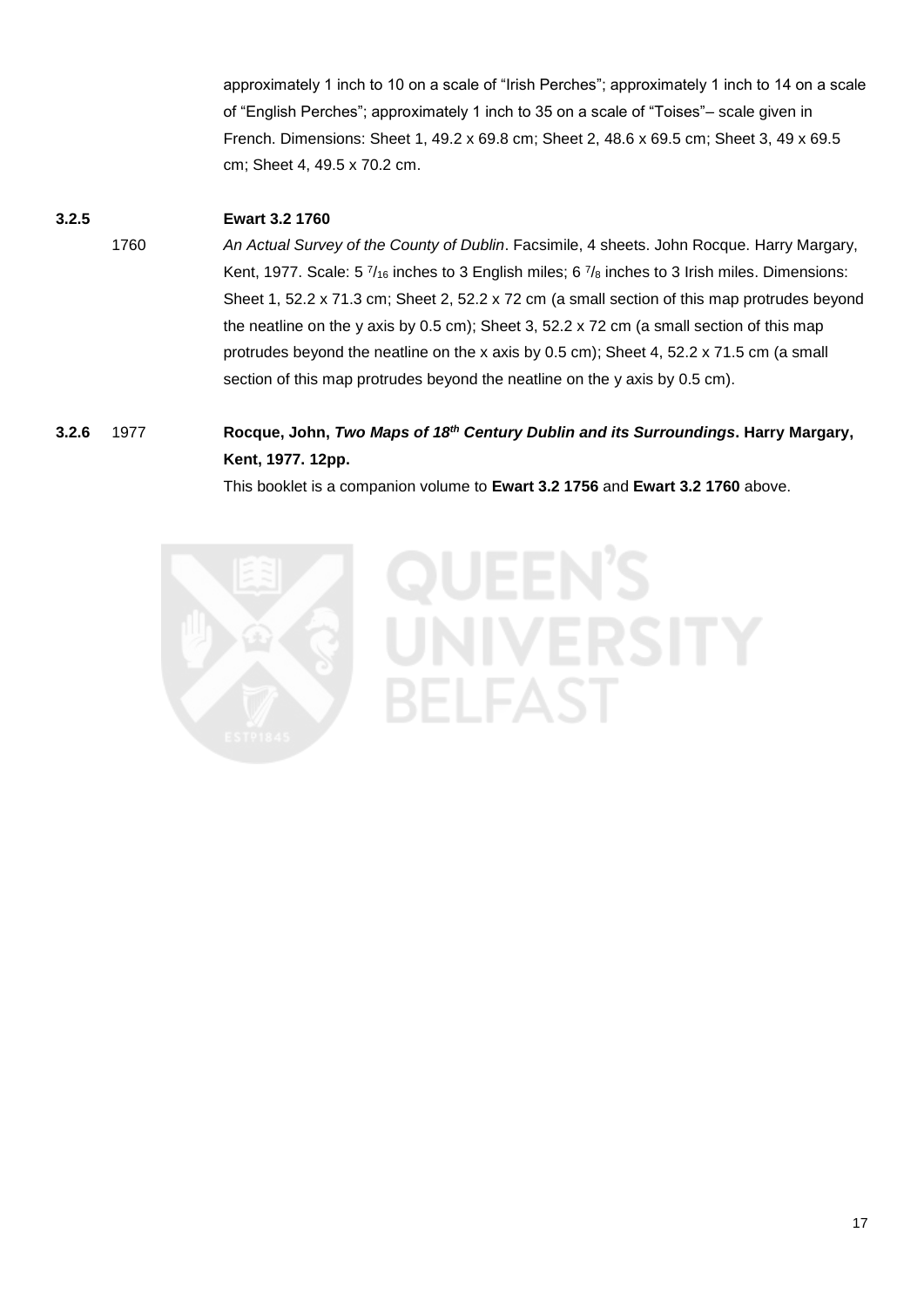# 4 Belfast Maps and Plans

**Ewart 4 consists of 69 maps plans of Belfast (c. 1570-1896) and is split into 4 parts: Ewart 4.1 includes 28 maps and plans (c. 1660-1896); Ewart 4.2 consists of 14 maps and plans (c. 1680-1896); Ewart 4.3 contains 8 maps and plans (c. 1781-1886); and Ewart 4.4 houses 19 maps and plans (c. 1570-1896). <sup>2</sup> These are organised by size and by date. Ewart 4.1 and Ewart 4.2 include maps and plans of the whole of Belfast, with Ewart 4.1 containing the smaller items and Ewart 4.2 housing the larger items. Ewart 4.3 and Ewart 4.4 include maps and plans of individual places within Belfast, with Ewart 4.3 containing the smaller items and Ewart 4.4 housing the larger materials.**

| 4.1   |         | <b>Belfast Maps and Plans Part 1</b>                                                                                                                                                                                                                                                                                                                                                                                                                                                                                           |
|-------|---------|--------------------------------------------------------------------------------------------------------------------------------------------------------------------------------------------------------------------------------------------------------------------------------------------------------------------------------------------------------------------------------------------------------------------------------------------------------------------------------------------------------------------------------|
|       |         | 16 individual maps and plans and 12 duplicates. One of the items, Ewart 4.1 1811<br>below, includes 2 plans on 1 sheet. This part contains early Belfast plans, bird's-                                                                                                                                                                                                                                                                                                                                                        |
|       |         | eye view representations of Belfast, and municipal boundary maps.                                                                                                                                                                                                                                                                                                                                                                                                                                                              |
| 4.1.1 |         | Ewart 4.1 1660                                                                                                                                                                                                                                                                                                                                                                                                                                                                                                                 |
|       | [1660]  | Plan of Belfast in 1660. Marcus Ward & Co. Includes duplicate. No scale given. Dimensions:                                                                                                                                                                                                                                                                                                                                                                                                                                     |
|       |         | 19.7 x 23.8 cm.                                                                                                                                                                                                                                                                                                                                                                                                                                                                                                                |
| 4.1.2 |         | Ewart 4.1 1680                                                                                                                                                                                                                                                                                                                                                                                                                                                                                                                 |
|       | 09/1894 | Copy of MS. Plan of Belfast [A.D. 1680] in the British Museum. A note on the plan states:<br>"Copied and Presented to the Ulster Journal of Archaeology by Lavens M. Ewart, M.R.I.A.,<br>September, 1894." Marcus Ward & Co. Slightly damaged via tearing and fraying. Coloured.<br>Includes 3 coloured duplicates and 1 black and white duplicate. A coloured duplicate is<br>damaged via tearing on the bottom left hand side, with some repairs made. Scale:<br>approximately 1 inch to 340 feet. Dimensions: 32.8 x 48 cm. |
| 4.1.3 |         | Ewart 4.1 1685                                                                                                                                                                                                                                                                                                                                                                                                                                                                                                                 |
|       | 1860    | The Ground Plan of Belfast. Tho Phillips. Copied by H. S. Barton. Marcus Ward & Co.<br>Coloured. Includes 2 black and white duplicates. Duplicates slightly damaged via tearing and<br>fraying, with some repairs made. Scale: 1 inch to 260 feet. Dimensions: 30.8 x 57 cm.                                                                                                                                                                                                                                                   |
| 4.1.4 |         | Ewart 4.1 1757                                                                                                                                                                                                                                                                                                                                                                                                                                                                                                                 |
|       | [1757]  | Plan of the Town of Belfast Anno 1757. A note on the plan states: "Fac-simile of<br>an Original Drawing recently discovered in Dublin, and now for the first time published, by<br>permission of Lavens M. Ewart, Esq". Includes 2 duplicates. Scale: approximately 1 inch to<br>250 yards. Dimensions: 23.1 x 35 cm.                                                                                                                                                                                                          |
| 4.1.5 |         | Ewart 4.1 1788                                                                                                                                                                                                                                                                                                                                                                                                                                                                                                                 |
|       | [1788]  | Reduced Photo of an Original Survey of Belfast 1788. Includes duplicate. John Mulholland.                                                                                                                                                                                                                                                                                                                                                                                                                                      |

<sup>&</sup>lt;sup>2</sup> Some of the maps in this collection are discussed in the 2 part article, 'Belfast Maps' by Lavens M. Ewart. This was published in the *Ulster Journal of Archaeology*, Second Series, 1 (1) pp. 66-69, and 1 (2) pp. 99-105. This is available for consultation in the Queen's library. Please see our [catalogue](https://encore.qub.ac.uk/iii/encore_qub/record/C__Rb1210014) for further details.

**.**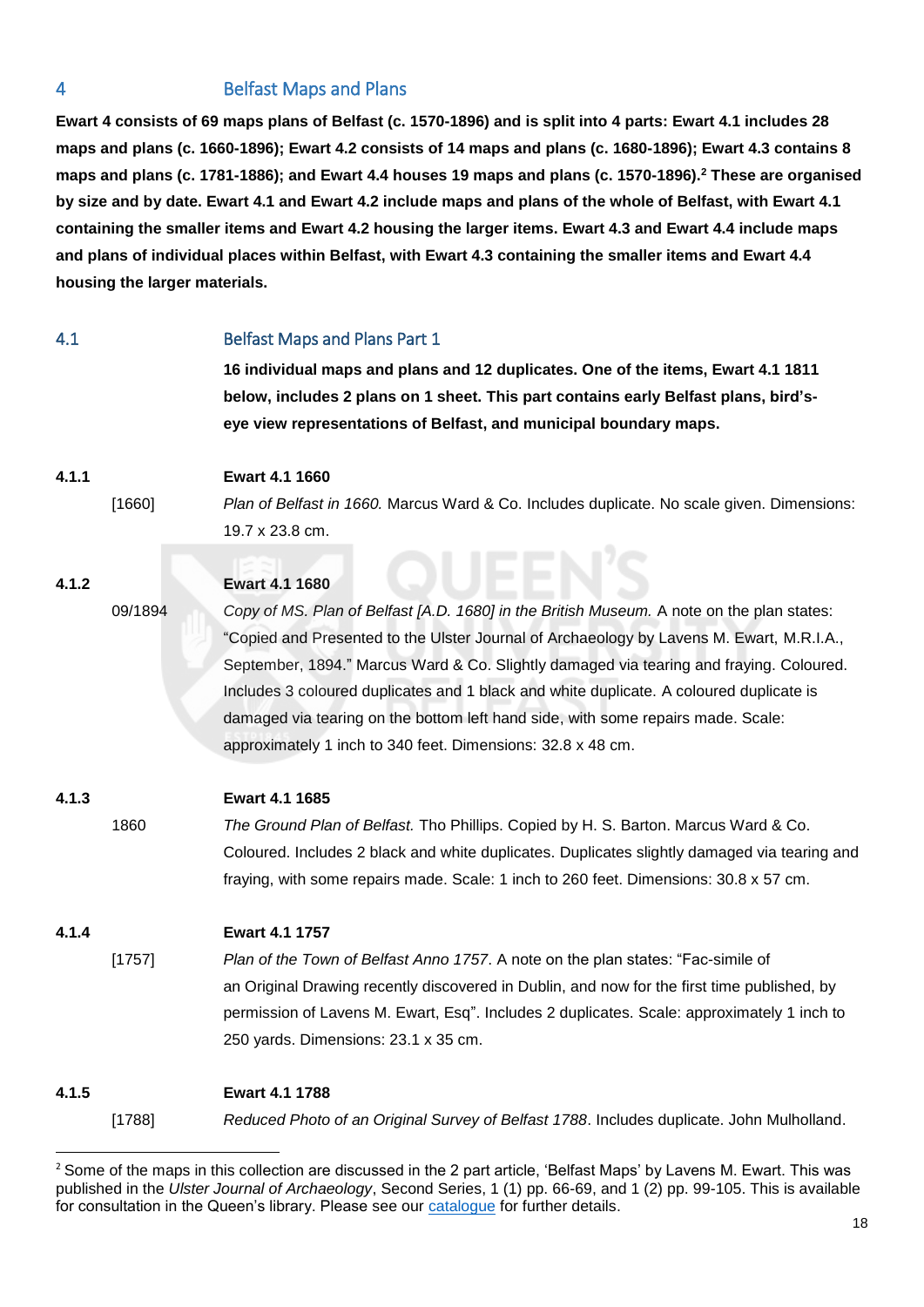Marcus Ward & Co. Scale: approximately 1 inch to 300 yards. Dimensions: 12.4 x 20.1 cm.

| 4.1.6  |            | <b>Ewart 4.1 1799</b>                                                                                                    |
|--------|------------|--------------------------------------------------------------------------------------------------------------------------|
|        | [1799]     | Belfast 1799. Scale: "Scale of Two Irish Furlongs". Dimensions: 18.2 x 21.3 cm.                                          |
| 4.1.7  |            | Ewart 4.1 1811                                                                                                           |
|        | 1811       | Plan of Belfast as it was in 1660: Plan of Belfast in 1811. J. Ford Sculp. 1 sheet containing                            |
|        |            | two plans. No scale given; a note on the plan states that "It will be immediately perceived that                         |
|        |            | these Plans are not on the same Scale". Dimensions: Plan 1, 9.8 x 11.6 cm; Plan 2, 10.2 x                                |
|        |            | 11.5 cm.                                                                                                                 |
| 4.1.8  |            | Ewart 4.1 1852                                                                                                           |
|        | [1852]     | New Map of Belfast and the Suburbs. Marcus Ward & Co., Belfast. Repaired. Scale: 1 inch to                               |
|        |            | 13.5 on a "Scale of Chains". Dimensions: 29.6 x 33.2 cm.                                                                 |
| 4.1.9  |            | <b>Ewart 4.1 1889</b>                                                                                                    |
|        | 1889       | Marcus Ward's Shilling Map of the City of Belfast. Marcus Ward & Co., Belfast, London, New                               |
|        |            | York. Mounted on card. Slightly damaged via tearing. Scale: "Nine inches to a mile".                                     |
|        |            | Dimensions: 39.2 x 28 cm (a small section of this map protrudes beyond the neatline on the y                             |
|        |            | axis by 0.3 cm).                                                                                                         |
|        |            |                                                                                                                          |
| 4.1.10 |            | Ewart 4.1 1890                                                                                                           |
|        | 1890       | A Bird's-Eye View of the City of Belfast 1890, also Shewing the Extent of the Town in 1690.                              |
|        |            | Includes 2 duplicates. Extent of Belfast in 1690 coloured in red outline. No scale given.<br>Dimensions: 21.8 x 28.8 cm. |
|        |            |                                                                                                                          |
| 4.1.11 |            | <b>Ewart 4.1 1891</b>                                                                                                    |
|        | 02/1891    | Map of Belfast, Drawn & Engraved for Baird's Irish Railway & Steam-Boat Guide. S. M.                                     |
|        |            | Cooper. W. & G. Baird, Belfast. Damaged via tearing and fraying. Repaired. Tinted. No scale                              |
|        |            | given. Dimensions: 37.8 x 54 cm.                                                                                         |
| 4.1.12 |            | Ewart 4.1 1894                                                                                                           |
|        | 1894       | Plan of the City of Belfast. Marcus Ward & Co. Library Association of the United Kingdom.                                |
|        |            | Belfast Meeting, 1894. Repaired. Contains annotation. No scale given. Dimensions: 13.9 x                                 |
|        |            | 22.5 cm (a small section of this plan protrudes beyond the neatline on the x axis by 0.1 cm).                            |
| 4.1.13 |            | Ewart 4.1 1896                                                                                                           |
|        | 03/09/1896 | Sketch Map of Belfast Showing the Extended Municipal Boundaries: Supplement to the Ulster                                |
|        |            | Echo, Belfast, Thursday, Sept, 3, 1896. Boundaries highlighted in red. Scale: 1 1/2 inches to 1                          |
|        |            | mile. Dimensions: 29.2 x 25.7 cm.                                                                                        |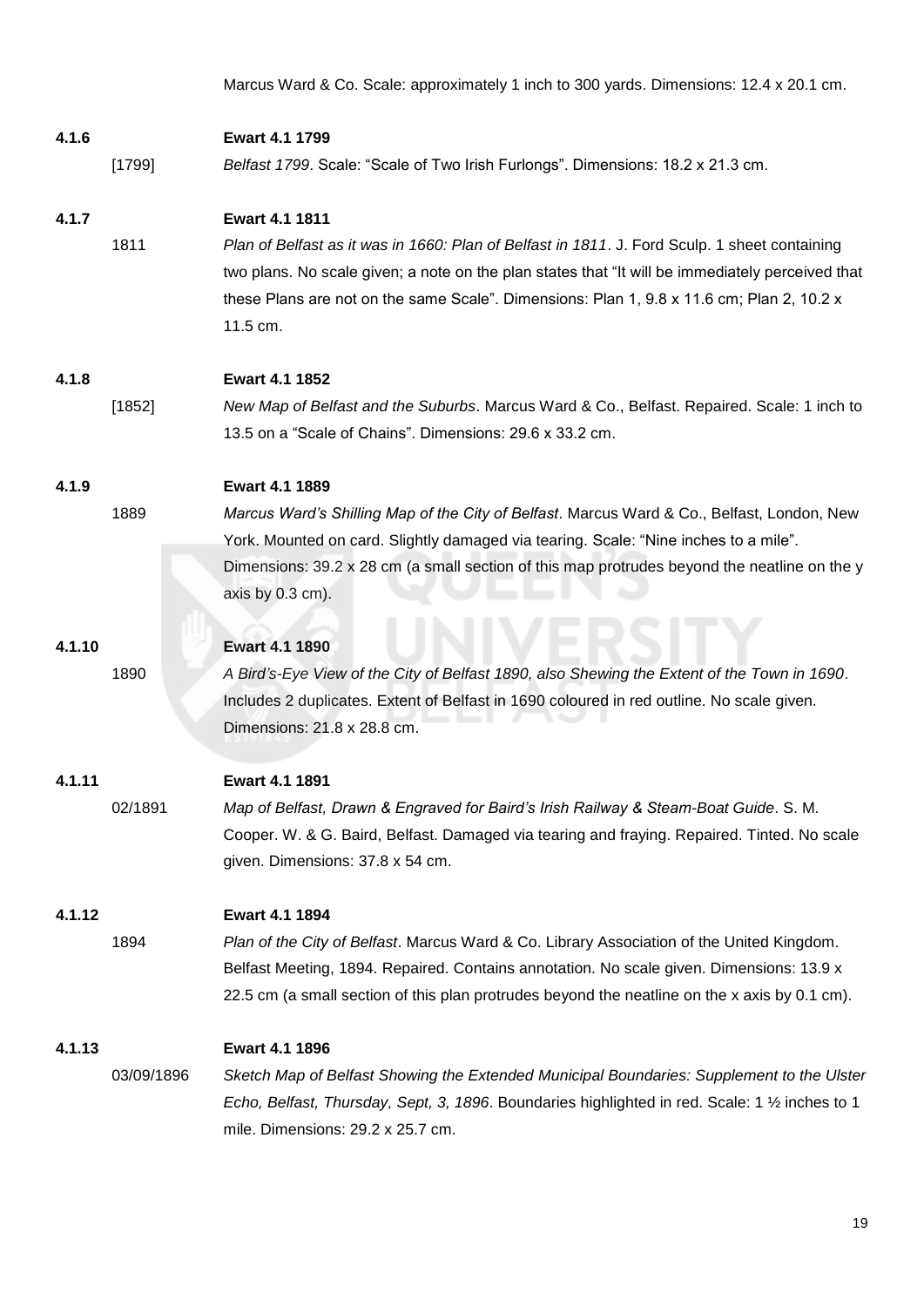| 4.1.14 |        | Ewart 4.1 n.d. (i)                                                                          |
|--------|--------|---------------------------------------------------------------------------------------------|
|        | n.d.   | Belfast. No scale given. Dimensions: 9.7 x 15.2 cm.                                         |
| 4.1.15 |        | Ewart 4.1 n.d. (ii)                                                                         |
|        | n.d.   | Belfast. J. Rapkin and H. Bibby. John Tallis & Company, London & New York. Scale: "Scale    |
|        |        | of $\frac{1}{4}$ of a Mile". Dimensions: 29.7 x 21.9 cm.                                    |
| 4.2    |        | <b>Belfast Maps and Plans Part 2</b>                                                        |
|        |        | 13 individual maps and plans and 1 duplicate including Belfast plans, a facsimile of an     |
|        |        | ancient map, and Ordnance Survey sheets.                                                    |
| 4.2.1  |        | <b>Ewart 4.2 1680</b>                                                                       |
|        | [1680] | Belfast. A note on the plan states: "Copy of MS plan of Belfast from British Museum A.D.    |
|        |        | 1680". Scale: approximately 1 inch to 150 feet. Dimensions: 72.2 x 102.2 cm.                |
| 4.2.2  |        | Ewart 4.2 1690                                                                              |
|        | [1690] | Belfast. A note on the plan states: "Copy of MS plan of Belfast from British Museum A.D.    |
|        |        | 1690". As Ewart 4.2 1680, with minor differences. Coloured. Scale: approximately 1 inch to  |
|        |        | 150 feet. Dimensions: 80 x 101 cm.                                                          |
|        |        |                                                                                             |
| 4.2.3  |        | <b>Ewart 4.2 1790</b>                                                                       |
|        | 1863   | A Plan of the Town of Belfast, from an Actual Survey Taken AD 1790. Hugh Smyth. Marcus      |
|        |        | Ward & Co., Belfast. Coloured. Includes black and white duplicate. Scale: "A Scale of Yards |
|        |        | 60 to an Inch"; approximately 1 inch to 325 feet. Dimensions: 42 x 72 cm.                   |
| 4.2.4  |        | Ewart 4.2 1791                                                                              |
|        | 1863   | A Map of the Towns & Environs of Belfast: Fac-simile of an Ancient Map. James Williamson.   |
|        |        | Marcus Ward and Co., Belfast. Coloured. Scale: "A Scale of Two Irish Furlongs." Dimensions: |
|        |        | 60.5 cm diameter.                                                                           |
| 4.2.5  |        | <b>Ewart 4.2 1854</b>                                                                       |
|        | 1854   | A New Map of Belfast Showing the Extended Borough Boundary & Wards. W. & G. Agnew,          |
|        |        | Belfast. Scale: "Six Inches to One Statute Mile". Dimensions: 62.3 x 57.5 cm.               |
| 4.2.6  |        | Ewart 4.2 1863                                                                              |
|        | 1863   | Index to the Sheets of the Ordnance Map of the Borough of Belfast. Captain Yule, Lieuts     |
|        |        | Bordes & Tucker, Captain Wilkinson. Ordnance Survey, [Dublin]. Scale: "Six Inches to One    |
|        |        | Statute Mile". Dimensions: 66 x 98.5 cm.                                                    |
| 4.2.7  |        | <b>Ewart 4.2 1864</b>                                                                       |
|        | 1864   | Belfast. Wm. Hastings. Marcus Ward & Co, Belfast. Coloured. Scale: "Nine Inches to          |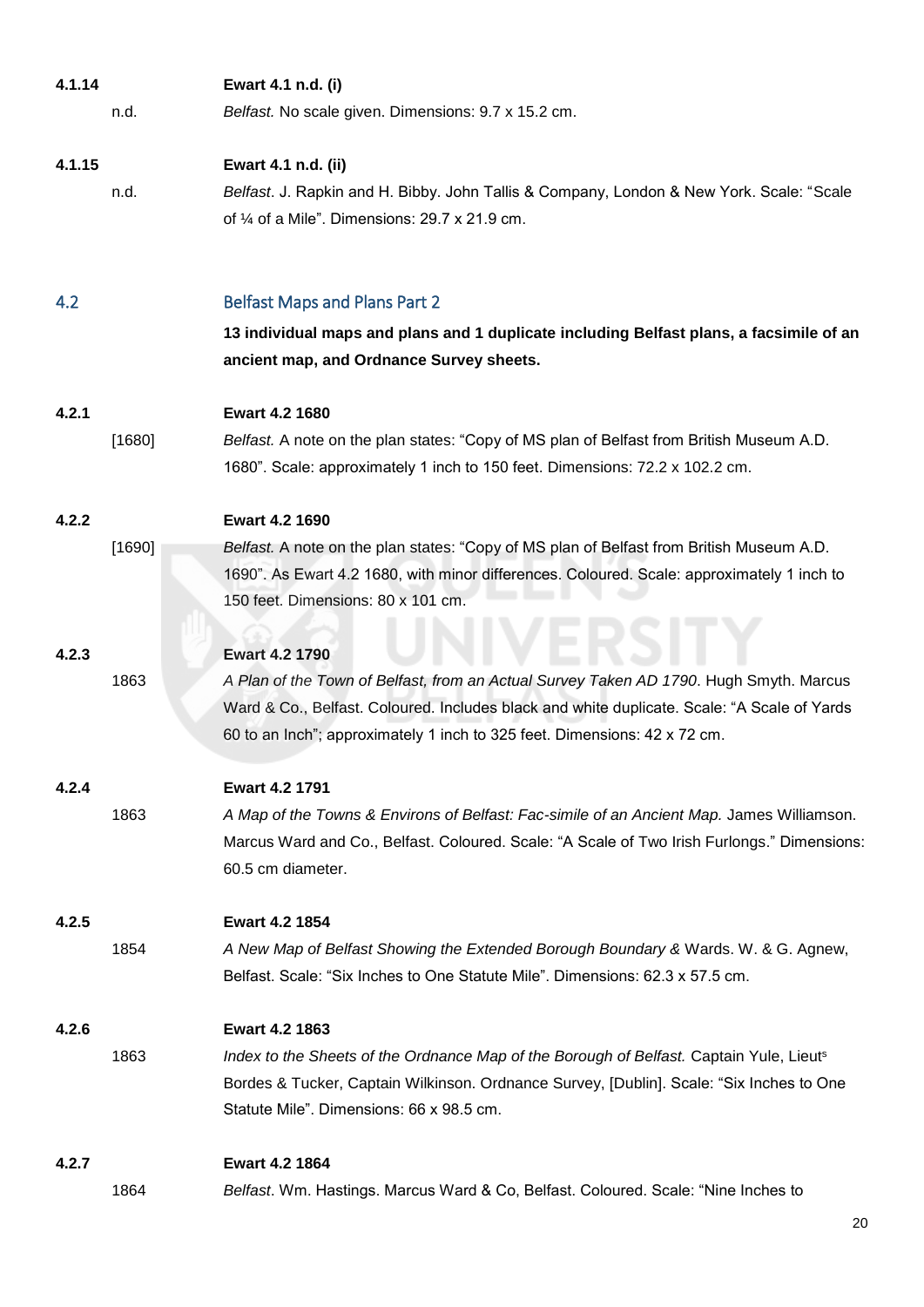One Statute Mile". Statute Measures: approximately 1 inch to 200 yards; approximately 1 inch to 9 chains; approximately 1 inch to 36 perches. Irish Measures: approximately 1 inch to 28 perches; 1 inch to 7 chains. French Measure: 1 inch to 80 metres. Dimensions: 68 x 51.2 cm.

## **4.2.8 Ewart 4.2 1895 (i)**

01/01/1895 *New Plan of the City of Belfast: Corrected up to January 1st 1895.* Henderson & Co., Belfast. Damaged via tearing across the centre. Repaired. Coloured. No scale given. Dimensions: 66.5 x 60.5 cm (a small section of this map protrudes beyond the neatline on the x axis by 1.2 cm and on the y axis 0.4 cm).

## **4.2.9 Ewart 4.2 1895 (ii)**

10/10/1895 *City of Belfast: Plan Showing Suggested Extension of Municipal Boundary and Present Main Drainage System.* J. C. Bretland. Marcus Ward & Co. Damaged via tearing on the left and right centre. Repaired. Coloured in outline. Scale: "2766.667 feet to an inch". Dimensions: 44.5 x 39 cm.

## **4.2.10 Ewart 4.2 1896 (i)**

1896 *Plan of the City of Belfast Shewing the Parliamentary and Extended Municipal Boundaries, as Defined by the Belfast Corporation Act 1896*. Marcus Ward & Co., Belfast. Repaired. Bound. Coloured. Scale: "4 ½ Inches to One Mile". Dimensions: 105.5 x 86 cm.

# **4.2.11 Ewart 4.2 1896 (ii)**

12/12/1896 *Plan of the City of Belfast, Shewing the Parliamentary & Extended Municipal Boundaries, as Proposed by the Belfast Corporation Bill 1896.* As Ewart 4.2 1896 (i) with minor differences. Marcus Ward and Co., Belfast. Damaged via tearing on the right centre. Repaired. Annotated. Partly coloured. Scale: "4 1/2 Inches to One Statute Mile". Dimensions: 105 x 87 cm.

# **4.2.12 Ewart 4.2 n.d. (i)**

n.d. *Belfast. Ordnance Survey of Ireland. Sheets 28. 29. 36. & 37.* Scale: "Scale of One Inch to a Statute Mile". Dimensions: 61 x 92.5 cm.

# **4.2.13 Ewart 4.2 n.d. (ii)**

n.d. *Belfast Sheet 36.* John West and H. Grandison. Ordnance Survey of Ireland, Dublin. Damaged via tearing. Coloured in outline. Scale: "Scale of One Inch to a Statute Mile". Dimensions: 30 x 45 cm.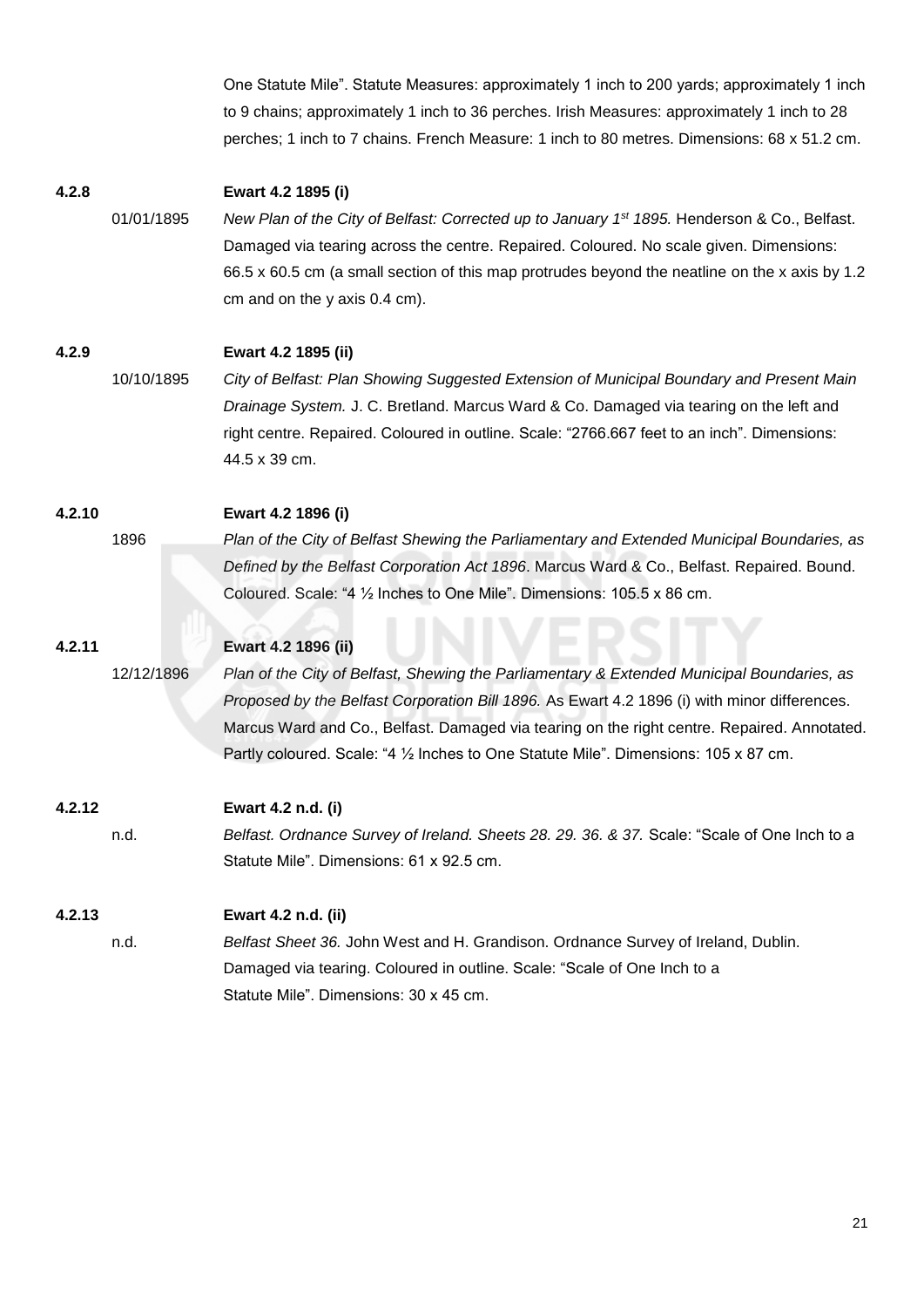| 4.3   |        | <b>Belfast Maps and Plans Part 3</b>                                                                                                                                                                                                                                                       |
|-------|--------|--------------------------------------------------------------------------------------------------------------------------------------------------------------------------------------------------------------------------------------------------------------------------------------------|
|       |        | 7 individual maps and plans and 1 duplicate including attack plans in addition to port<br>and harbour maps.                                                                                                                                                                                |
| 4.3.1 | [1781] | Ewart 4.3 1781<br>A Plan of the Attack and Defence of the Town of Belfast, by the Volunteers, on the 20 <sup>th</sup> July,<br>1781. Repaired. Includes duplicate. Duplicate damaged via tearing on top left hand corner.<br>Scale: "Scale of Eight Furlongs". Dimensions: 24.9 x 27.8 cm. |
| 4.3.2 | [1783] | Ewart 4.3 1783<br>Owen O'Cork Mill. John Barker. Tracing. Includes envelope. Damaged. No scale given.<br>Dimensions: 35 x 32.2 cm.                                                                                                                                                         |
| 4.3.3 | 1832   | Ewart 4.3 1832<br>Map of Building Ground in the Town of Belfast Belonging to Adam McClean 1832. Repaired.<br>Scale: "Scale of One Hundred and Twenty Feet to an Inch". Dimensions: 34 x 32.5 cm (a<br>small section of this map protrudes beyond the neatline on the y axis by 0.5 cm).    |
| 4.3.4 | 1872   | Ewart 4.3 1872<br>Map of the Port and Harbour of Belfast. Partly coloured. Proposed improvements outlined in<br>red. Scale: approximately 1 inch to 880 feet. Dimensions: 27 x 37.7 cm (a small section of this<br>map protrudes beyond the neatline on the y axis by 2 cm and 0.5 cm).    |
| 4.3.5 | 1886   | <b>Ewart 4.3 1886</b><br>Map of the Port & Harbour of Belfast. Marcus Ward & Co. Partly coloured in outline. Scale:<br>approximately 1 inch to 2800 feet. Dimensions: 22.9 x 50.7 cm.                                                                                                      |
| 4.3.6 | n.d.   | Ewart 4.3 n.d. (i)<br>A Plan of the Site of the New Intended Linen Hall and New Street Leading to it from Castle<br>Street in the Town of Belfast. Scale: approximately 1 inch to 420 feet. Dimensions: 10.7 x<br>12.1 cm.                                                                 |
| 4.3.7 | n.d.   | Ewart 4.3 n.d. (ii)<br>Belfast Port and Harbour. Book Plate, St. George's Channel, p. 129. Damaged via fraying.<br>Certain Port Lights and Red buoys highlighted in colour. Scale: 1 inch to 1 nautic mile on<br>"Scale of Nautic Miles". Dimensions: 12.6 x 11.5 cm.                      |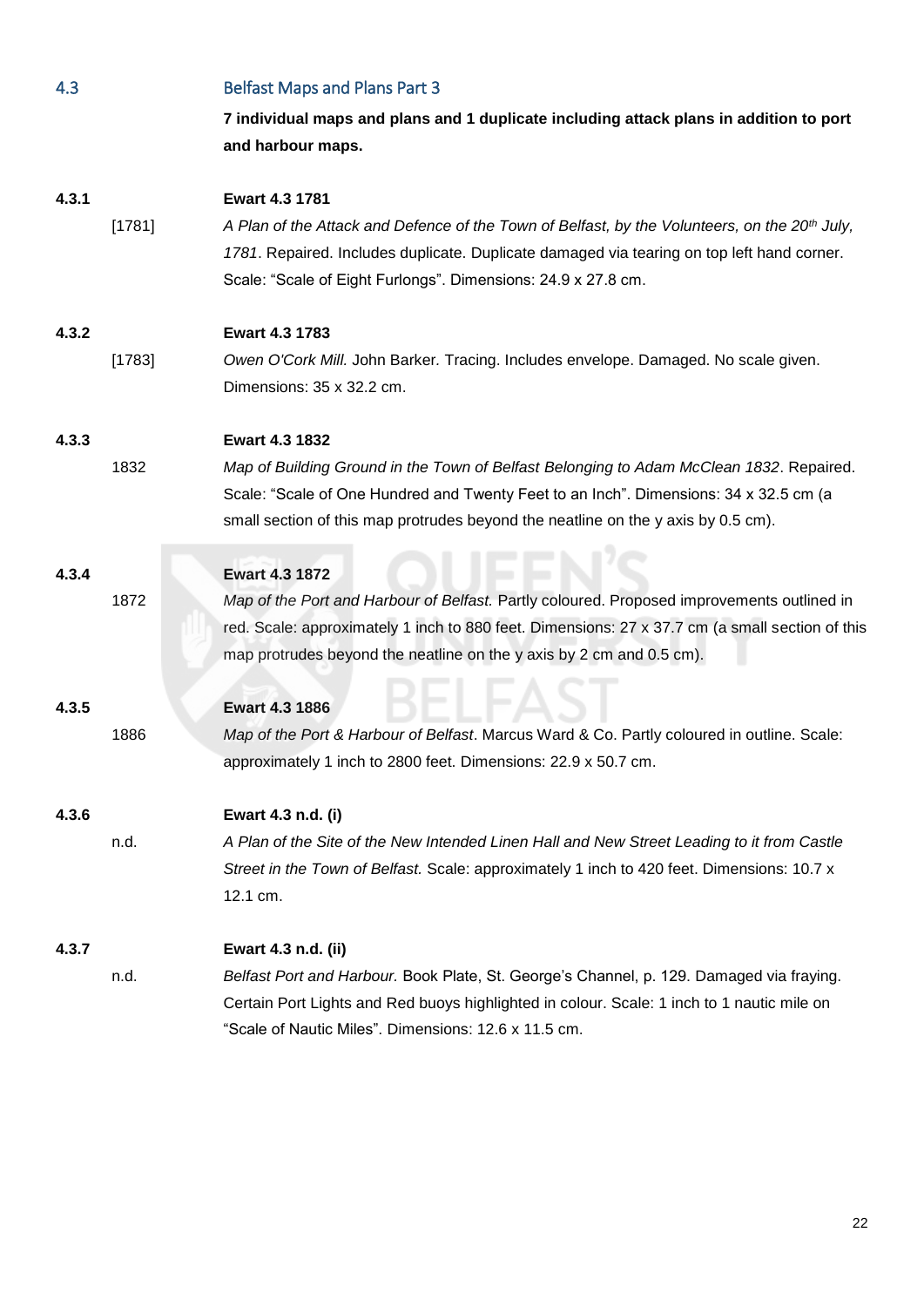| 4.4   |            | <b>Belfast Maps and Plans Part 4</b>                                                              |
|-------|------------|---------------------------------------------------------------------------------------------------|
|       |            | 17 individual maps and plans and 2 duplicates including a sea chart, harbour and                  |
|       |            | municipal plans, and a plan of Belfast City Hall.                                                 |
|       |            |                                                                                                   |
| 4.4.1 |            | Ewart 4.4 1570                                                                                    |
|       | n.d.       | The Castle of Belfast and its Vicinity About the Year 1570. Damaged via fraying. Repaired.        |
|       |            | Scale: "The Scale of this platt is 5000 fote to one inche that is one inglishe mile". Dimensions: |
|       |            | 41 x 54.5 cm.                                                                                     |
| 4.4.2 |            | Ewart 4.4 1723                                                                                    |
|       | c. 1723    | Belfast Lough - Sea Chart. G. Collins. Damaged via fraying, with some repairs made. Scale:        |
|       |            | approximately 1 inch to 1 English mile. Dimensions: 43.3 x 53.5 cm.                               |
|       |            |                                                                                                   |
| 4.4.3 |            | <b>Ewart 4.4 1783</b>                                                                             |
|       | 1783       | The Belfast Volunteer Review Ground and its Vicinity in the Year 1783. Includes duplicate.        |
|       |            | Duplicate damaged via fraying. Repaired. Francis Dobbs. Marcus Ward & Co. Scale: "Scale           |
|       |            | of 100 Yards". Dimensions: 45.5 x 55.2 cm.                                                        |
| 4.4.4 |            | <b>Ewart 4.4 1785</b>                                                                             |
|       | 03/06/1874 | A Plan of Part of the Harbour of Belfast with a Sketch of the Proposed Improvements 1785.         |
|       |            | Marcus Ward & Co. No scale given. Includes duplicate. Duplicate damaged via tearing, with         |
|       |            | some repairs made. Dimensions: 46.5 x 58 cm (a small section of this plan protrudes               |
|       |            | beyond the neatline on the x axis by 0.5 cm and 0.5 cm and on the y axis by 1 cm and 0.3          |
|       |            | $cm)$ .                                                                                           |
|       |            |                                                                                                   |
| 4.4.5 |            | <b>Ewart 4.4 1841</b>                                                                             |
|       | 25/02/1846 | Belfast Bay. F. W. Beechey. J & C Walker, London. Scale: 4 1/2 Inches to 2 on a scale of "Sea     |
|       |            | Miles". Dimensions: 65.5 x 93 cm.                                                                 |
| 4.4.6 |            | <b>Ewart 4.4 1846</b>                                                                             |
|       | 1846       | A Plan of Part of the Town and Harbour of Belfast Shewing the Proposed Wet Docks and              |
|       |            | Other Improvements. Walker & Burges and George Smith. Marcus Ward, Belfast. Plan                  |
|       |            | incomplete- cut off on right hand side due to damage. Contains inset enlarged plan of Pilot       |
|       |            | Street and Short Street. Scale of inset plan: "200 Feet to 1 inch". Scale: "Vertical Scale to     |
|       |            | Sections, Horizontal do to Cross Sections 40 Feet to 1 inch"; "Scale to Plan and Horizontal       |
|       |            | Scale to Longitudinal Sections: 400 Feet to 1 inch". Dimensions: 50 x 82 cm.                      |
| 4.4.7 |            | <b>Ewart 4.4 1858</b>                                                                             |
|       | 1858       | Belfast: St Ann's Ward Sheet 14. Captain Wilkinson. Ordnance Survey, Dublin.                      |
|       |            | Damaged. Annotated in pencil. One area outlined in red. Scale: "Five Feet to One Statute          |
|       |            | Mile". Dimensions: 59.5 x 91 cm.                                                                  |